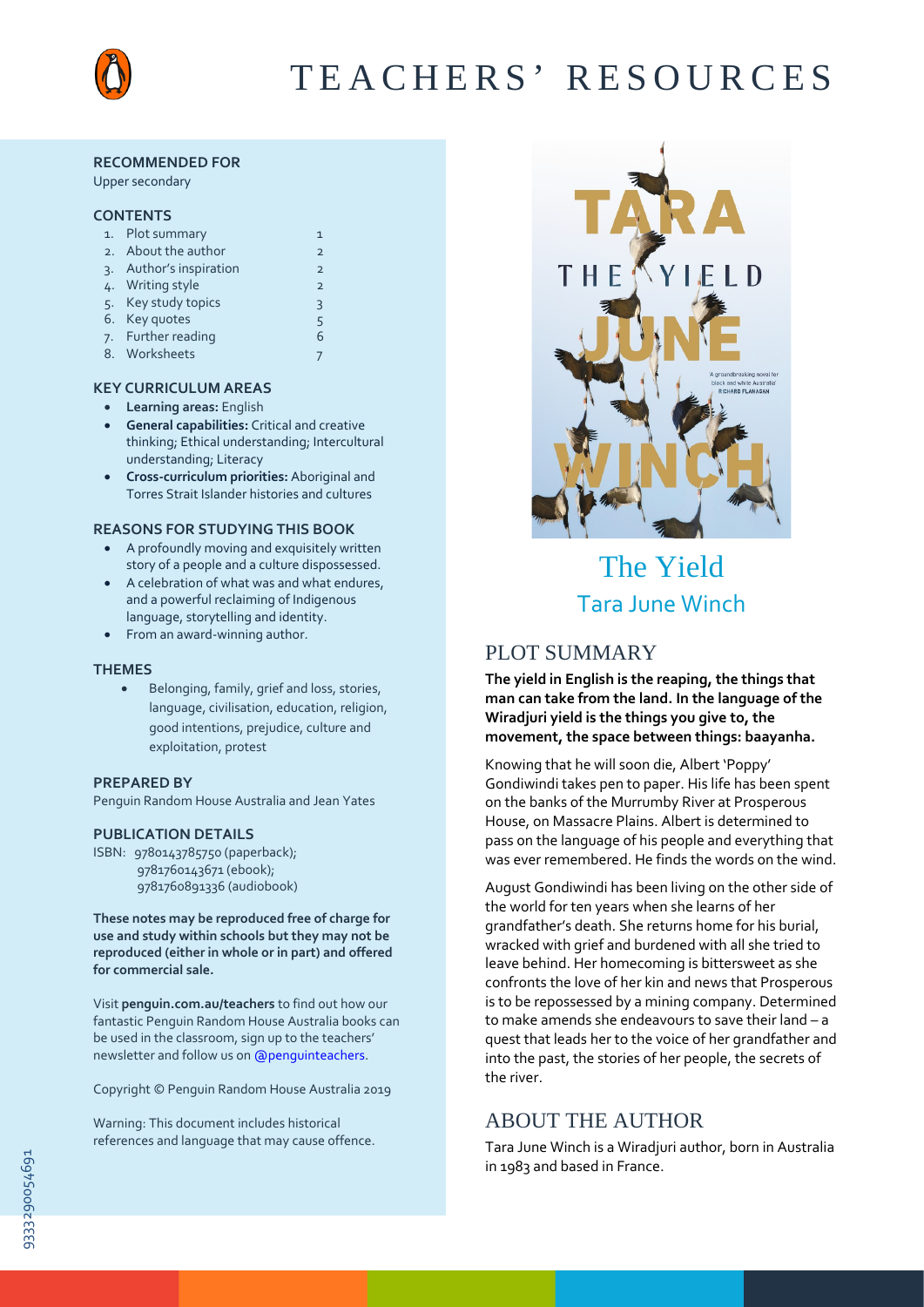Her first novel, Swallow the Air was critically acclaimed. She was named a Sydney Morning Herald Best Young Australian Novelist, and has won numerous literary awards for Swallow the Air.

In 2008, Tara was mentored by Nobel Prize winner Wole Soyinka as part of the prestigious Rolex Mentor and Protégé Arts Initiative.

Her second book, the story collection After the Carnage was published in 2016. After the Carnage was longlisted for the Victorian Premier's Literary Award for fiction, shortlisted for the 2017 NSW Premier's Christina Stead prize for Fiction and the Queensland Literary Award for a collection.

She wrote the Indigenous dance documentary, Carriberrie, which screened at the 71st Cannes Film Festival and is touring internationally.

# AUTHOR'S INSPIRATION

## Tara says:

The Yield was worked on during my mentorship with Nobel Laureate Wole Soyinka, who spent his life in exile, was imprisoned for his activism and is one of the great and most prolific living writers today. It's taken a decade since that experience to finally bring you The Yield, but as Wole said back in 2009, 'If something comes out, next year, ten years from now, it will be affected by what she has undergone.'

It was true, and foreboding, he didn't expect it to take me so long to write, but he was right that our tutelage has influenced this work. He always reminded me to let go of focusing so tightly on the sociological condition to tell a story. I believe I finally found the voices to tell the single story, and my concerns with history, of showing a powerful people, and highlighting intergenerational traumas – arrived on these pages naturally, without the characters being marched out and forced to speak.

2019 is the UN International Year of Indigenous Languages – I believe it is a relevant moment to read a book in the old language, the first language – because as Albert says in the opening pages 'That is the way to all time, to time travel! You can go all the way back.'

With all my respect yindyamarra and thanks mandaang guwu.

# WRITING STYLE

The way this novel is written has a marked influence on its message and impact on the reader.

#### *Questions*

- 1. Why did the author choose to give voices to August, Albert Gondiwindi and Ferdinand Greenleaf? What was the impact of using such diverse voices and experiences?
- 2. Did you find it surprising that Greenleaf was given such a strong voice in the novel? What might this suggest about the author's attitude and purpose?
- 3. Throughout the novel, the author has used the notion of duality. There are two sides to every story, and most circumstances and actions have both a positive and a negative aspect to them. Make a list of binary ideas you can find in the novel (e.g. family is both positive and negative; home has both push and pull factors etc.)
- 4. The fire is symbolic of this notion. Fires are both destructive forces, and a necessary factor for rebirth and new growth. How can the fire at the end of the novel be seen to be both destructive and a catalyst for renewal?
- 5. Consider the title of the novel. The back cover tells us that the word has a different meaning in English (the reaping or things you take) and in the Wiradjuri language (the things you give to, or the space between things). How do these different meanings reflect the attitudes of the different cultures?
- 6. To yield can also mean to give in. Does this definition apply here? In what ways were the aboriginal people forced to yield to the white man's ways?
- 7. Why do you think the author chose to illustrate this notion of duality throughout the novel?

# KEY STUDY TOPICS

## Belonging

Despite living in England for many years, August doesn't feel whole until she returns to her homeland in Massacre Plains. She left to escape the ghosts, memories and guilt, but it is not until she returns and allows the land to seep into her skin that she achieves any sense of contentment.

August says that she was baptised by the sun, and that as far, far away as she went from her country, from her home, she still couldn't remove the scent and taste of dirt and diesel and flesh and muddied water from that grey hemisphere of her mind (7). In what way do people remain connected to their hometown regardless of their physical distance?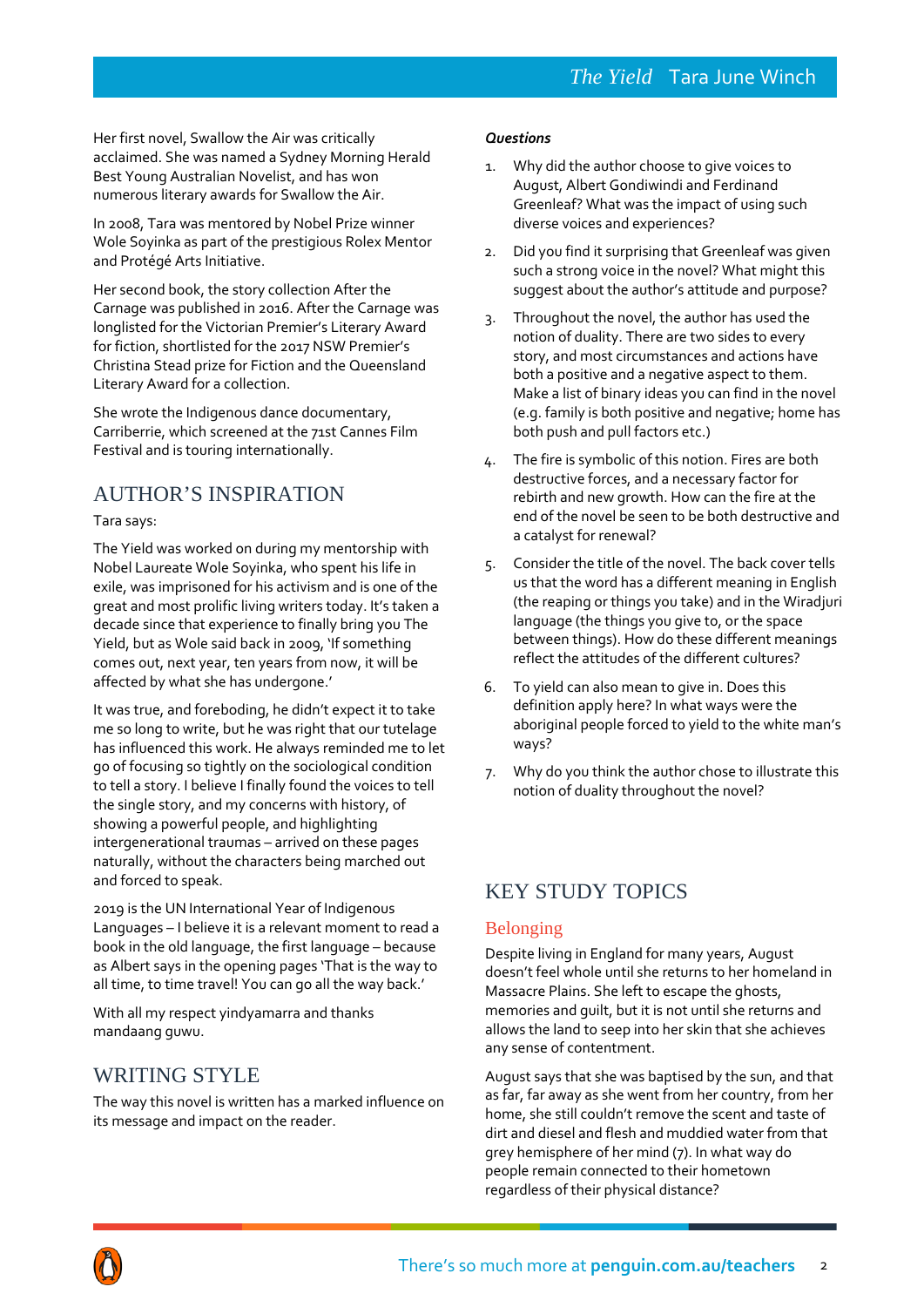# *Questions*

- 1. Even as August turned her back on the place, she still wanted it to own her (p16). Why is home so important to August even after she has run away from it?
- 2. Alena's boyfriend, James, tells August, 'You're a blow-in in this town anyway, so don't stick your nose in shit where it don't belong' (243). Why does he see her as an outsider even though she grew up there and her family has always lived there?
- 3. When August heads into the city with her Aunt Missy she felt the pull like magnets to Prosperous…She had ached for that thing, that feeling to want something. To feel like she had a purpose (p247). Why does she desperately want to be home? What does it now offer her that it didn't provide years ago?
- 4. Do you think that August needed to leave her home in order to really appreciate it and feel as if she belongs there?
- 5. Native title helps Indigenous people fight for their homeland. Why is this so important to them? Why might it be even more important in this Indigenous culture than in white culture?

## Family

August doesn't just belong to her land, but to her family. We are all shaped by our families and they form part of our identity.

## *Questions*

- 1. Poppy writes, Where is your country? The question is not really about a place on the map. When our people say Where is your country … (33). What does this question mean for them? Why is it important to know a person's background or family?
- 2. Consider how a person's family background is important in white society.
- 3. August says that her parents were more like playmates…Jolene would snuggle with them when she was high and play with them when she was drunk (38). The girls' favourite meal was tomato sauce on toast which they cooked for themselves. Their parents grew marijuana and ended up in jail.

What impact would this childhood have had on August and Jedda? What attitudes or behaviours does August display that have been shaped by this childhood?

4. August and Jedda are molested by Uncle Jimmy who eventually lures Jedda to her death. Why does Jedda sacrifice herself to protect August?

- 5. How does this shape August? Do Jedda's actions save August or harm her?
- 6. What does August gain by returning to her family?
- 7. How can family be seen to be both a positive and a negative influence in our lives?

## Grief and Loss

Consider the examples of loss in the novel:

- The death of Albert Gondiwindi,
- the loss of Jedda,
- the imprisonment of August's mother
- the destruction of a culture
- loss of land

#### *Questions*

- 1. What impact do these losses have on members of the family?
- 2. How does this sense of loss threaten to destroy the family?
- 3. Why is the loss of Poppy different from the loss of Jedda?
- 4. How does Poppy ensure that his death has a positive impact on his family?
- 5. The novel starts with Poppy saying, 'Nothing ever really dies.' In what way is this idea supported in the novel? Consider the impact that those who are no longer alive still have on the family and the community.
- 6. No-one ever dies… You is only electricity and electricity cannot die (p35). In what way is this a comforting statement?

## Stories

From infancy, we learn many things through the telling of stories. History is the telling of stories about people and events. The stories differ depending on who is telling them, the purpose for telling them, and the audience to which they are being told.

- 1. There is a saying that 'history is always told by the victor'. How might that influence what we are told and taught?
- 2. How do the history books traditionally portray the relationship between the white settlers and the Australian Aboriginal people?
- 3. Why is it important that these beliefs have been revisited and a different version of events is now being acknowledged?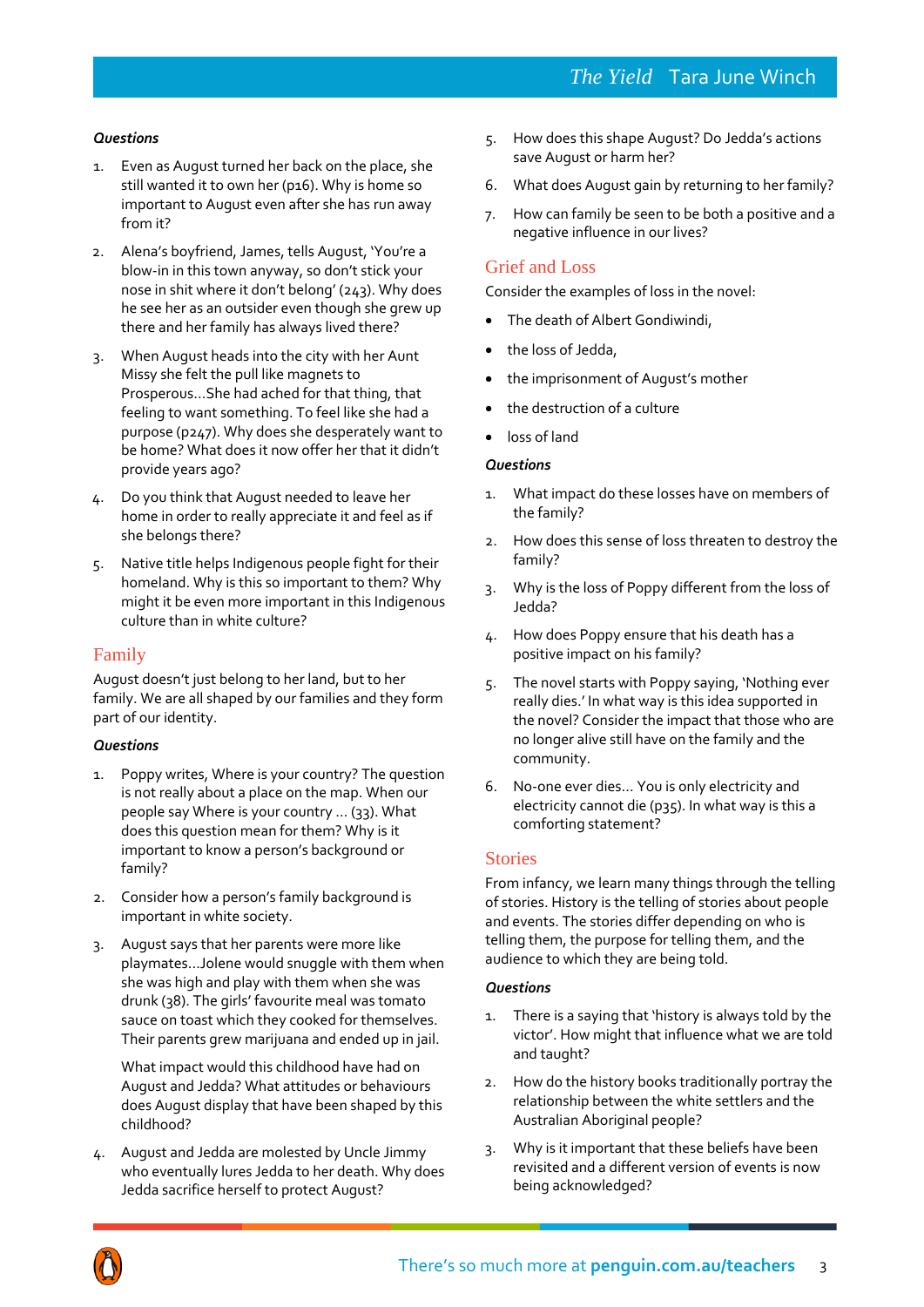- 4. In her dream, Poppy tells August that there was a lot to remembering the past, to having stories, to knowing your history, your childhood, but there is something to forgetting it too (9). Why is it important to remember the past? Why is it important to let the past go?
- 5. What is the Stolen Generation? Why were children designated half-caste taken away from their mothers?
- 6. Why were Australian Aboriginal children placed in service with white families?
- 7. The government believed that the so-called halfcaste children would be better off if they were schooled and immersed in white culture to Think White. Act White. Be White (p23). What are the arguments for this practice? What are the arguments against?
- 8. What was the White Australia policy? How did the federation of Australia reinforce prejudices and cultural divides rather than unify the country?
- 9. Many people argue that the past is the past and the modern generation should not be held accountable or have to apologise for past actions. Do you agree or disagree with this sentiment? Why?
- 10. What was the impact of Kevin Rudd's 'sorry' speech?
- 11. Poppy was told by Great-aunty just tell the truth and someone will hear it eventually (46). Why is it important for everybody's stories to be told? What are the dangers in silencing some people's stories?
- 12. August says that as a child she loved reading, but she never saw herself reflected on the page. What would be the impact of this?
- 13. Consider the books you have read, films you have seen, or television shows that you have watched. What people in society are represented in them? Which people are marginalised or excluded? What messages does this send to society?
- 14. How do stories such as 'The Yield' help to bridge the gap between the cultures?
- 15. When we view history through a modern lens it is sometimes easy to condemn decisions and behaviours. We need to remember that as time changes, so do people's attitudes and the law. While we can look at the past with the benefit of knowledge and hindsight, the people of the time didn't have that luxury and did what they believed to be best at the time. Make a list of the attitudes, events and language from Poppy's past that would be condemned today. Have our attitudes

changed? Do we still need to do more in order to close the cultural divide?

## Language

Throughout the novel, language is seen to be a powerful tool that can both empower and disempower individuals. Without language we would be unable to tell our stories.

- 1. Why did Poppy believe it was so important for him to write his language down before he died?
- 2. Why is he determined that the language of his people will stay alive?
- 3. Historically, people who wish to destroy a culture have done so by destroying books and limiting language. List any examples in which a culture was destroyed by the destruction of language.
- 4. Consider the way Albert Gondiwindi's dictionary is written. How is this different from a traditional English dictionary? What is the impact of him telling stories about the words rather than just providing definitions? What do his entries reveal about his people and their culture?
- 5. Poppy says that he doesn't think his people have a word for fortune. What does this reveal about the different attitudes of the whites and Aboriginal Australians?
- 6. Consider the words used by the white men to describe the Australian Aboriginals. Even Greenleaf, who is sympathetic, refers to them as natives. How do these terms create a system of power?
- 7. Why were the children not allowed to use their native language on the mission?
- 8. Consider the statement: You can't talk about things for which you don't have words. How does this reflect the beliefs of the white society?
- 9. Many dystopian novels such as George Orwell's '1984' explore the idea of manipulating people through the change or limitation of language. Why is it a powerful tool?
- 10. How can language both include and exclude people?
- 11. How does the existence of a national language create a system of inequality? How does language create power?
- 12. The Australian Aboriginal languages are predominantly oral. Has this made it easier for white culture to destroy them? Why might there have been so many different Australian Aboriginal languages? Consider how many of the Wiradjuri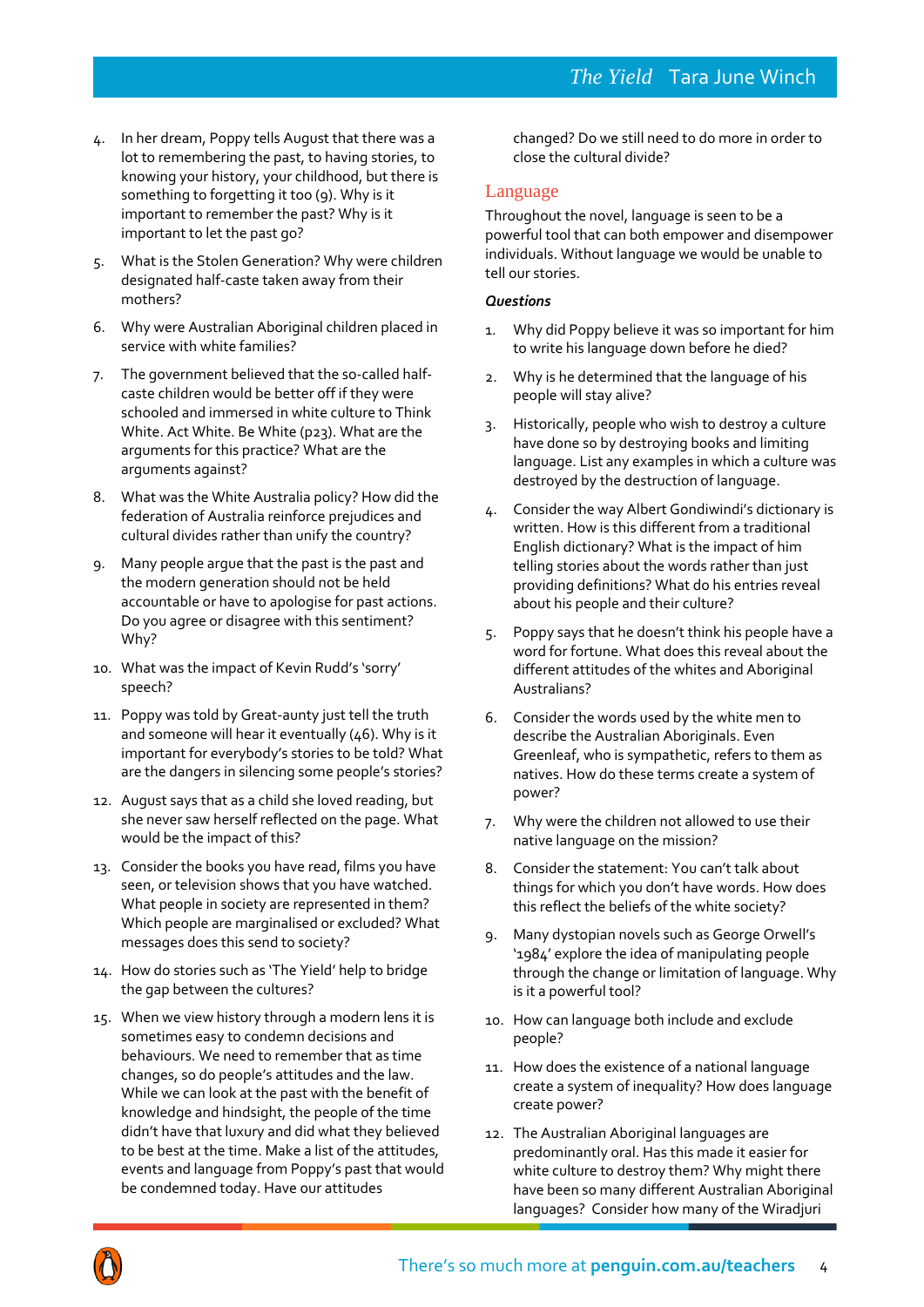words stem from the land and nature. Does this help to explain the differences?

- 13. Consider the names given to places in the novel such as Massacre Plains and Poisoned Waterhole Creek. What does this imply about what happened in these locations? What does it say about white culture and attitudes that we would proudly name places in this way? Do you think this has been done out of respect, or, as a way of owning our mistakes and actions?
- 14. August thinks every family has its own special language (140). In what way is this true? How can families be seen to have their own language? How does this help to shape families? Why might it cause difficulties for people outside of the family?

# Civilisation

The question of civilisation is always contentious. How do we determine if a society is civilised or not? Who sets the criteria? Development and progress are often seen as the cornerstones of civilisation, but they do not always have positive impact on society.

# *Questions*

- 1. What criteria are used to determine whether a society or culture is deemed to be 'civilised' or 'uncivilised' (p231).
- 2. Consider the impact of 'civilisation' on the environment:
	- the building of the dam stopped the water flow and affected the crops
	- the introduction of other species cane toads, Paterson's curse, cape weed, skeleton weed, wild radish etc.
	- the introduced species that spread like certain death for grazing animals (p80)
- 3. What other problems have been caused by civilisation? What benefits has civilisation brought? Stage a debate as to whether civilisation has been a positive or negative thing.
- 4. What evidence has been given to prove that Australian Aboriginals were uncivilised?
- 5. What evidence does this novel (as well as books such as Dark Emu and other more recent articles) provide that indicate that the Indigenous society was far more agricultural and advanced than traditional history has led us to believe?
- 6. The history books present the Roman Empire as one of the greatest and most influential civilisations. But were they leaders of civilisation or brutal conquerors (p 247)?
- 7. Why might Australians see the artefacts of Middlesbrough as being important, but not value those of Australian Aboriginals? (p249).
- 8. Why are Non-Indigenous Australians so in awe of European history and civilisation when we have the oldest in the world?
- 9. Why does Falstaff invite Rinepalm to look at his property?
- 10. Why do some people want the tin mine? Why do others not want it?
- 11. Australia is currently facing the same tension with the Adani mine. What are the arguments for and against the mine?
- 12. Consider the propaganda distributed by Rinepalm, particularly the pamphlets given to school children (p245). Why would they target school children in their marketing?
- 13. People so scared of not having everything … that our people are gunna have nothing (p268). In what way can development be seen to be driven by people's need to have more?
- 14. Is development really an indication of progress?
- 15. What is the irony in the excavation work for the Rinepalm mine revealing a sacred Indigenous site?

# Education

Society values formal education and it is often seen as a means to improve your life. Yet are there negative impacts in valuing only formal education? What skills do we need in life that can't be taught in schools or through books?

- Why did the Aboriginal Protection Board believe that half-caste children should be educated in white schools?
- 2. What were children taught in the missions and the boys homes?
- 3. What impact would this have had on them?
- 4. Why did the ancestors visit Albert? What did he learn from them that he could never learn in the white men's schools?
- 5. Why is formal education seen as being superior?
- 6. Why does Greenfield realise that he can learn a lot from the natives? What could they teach him that his years of education couldn't?
- 7. How does time in jail help Joey? Should education be made compulsory for those in jails?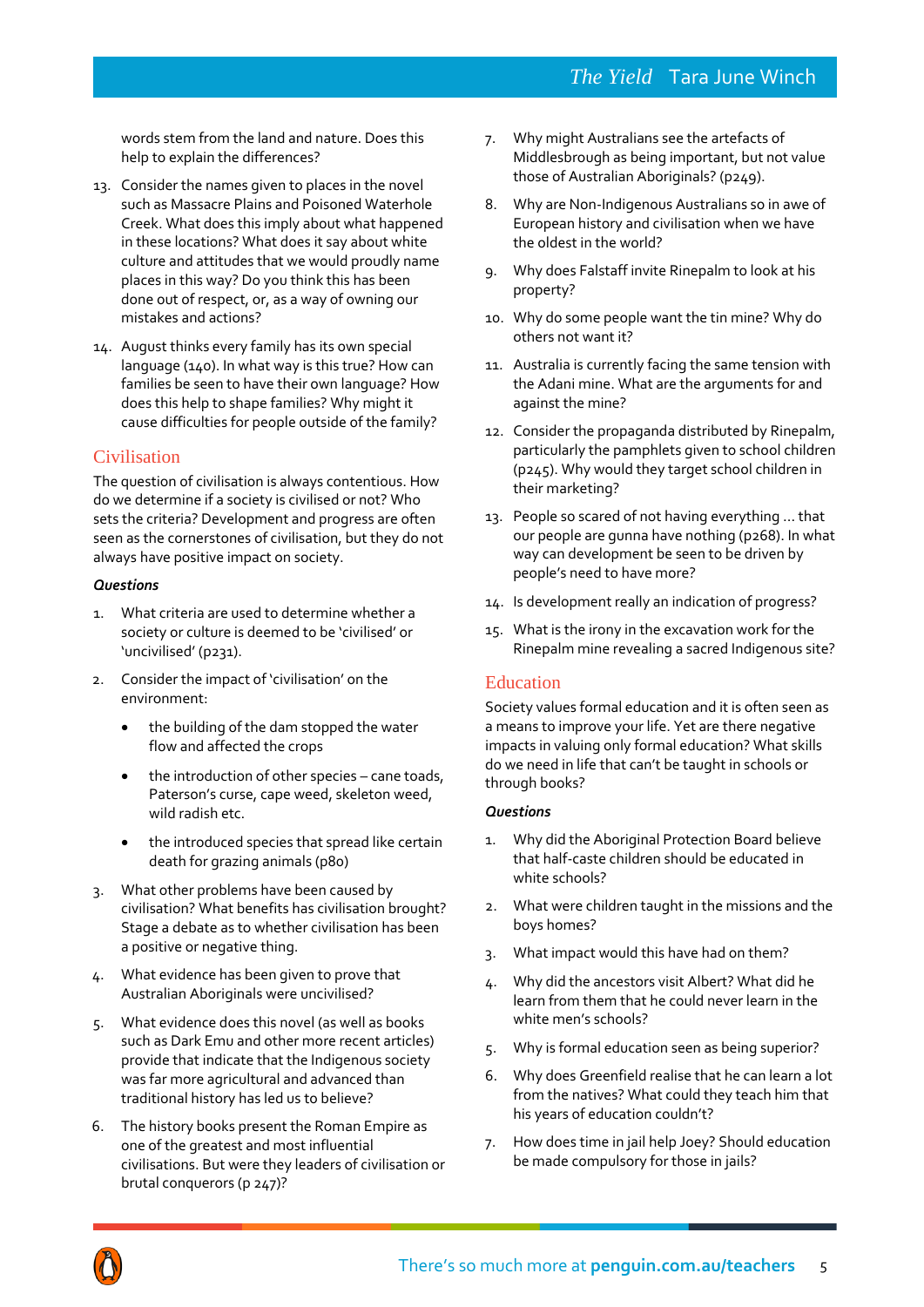## Religion

The arrival of Christianity in Australia had a marked impact on the Indigenous people. The lack of formal religion made the white men assume they were heathens who needed to be converted to Christianity in an effort to save their souls.

## *Questions*

- 1. Why did ministers such as Ferdinand Greenleaf believe it necessary to convert native people?
- 2. Historically, what other cultures have missionaries tried to Christianise? What does this behaviour suggest about Christians and their attitudes to non-Christians? What problems has this practice caused?
- 3. Why does Albert believe that his people were happy to believe in Jesus and the teachings of the Christian church (p41)?
- 4. After Jedda went missing Albert had August christened to protect her. What does this suggest about his beliefs?
- 5. The Indigenous people believed that the trees and plants are sacred. I was only to use them for Gondiwindi, not for selling just for living (p32). How does this attitude differ from that of white culture?
- 6. In what ways might Christians use their teachings to justify the words of God (252)?
- 7. August defends Greenleaf's actions saying that he believed that what he was doing was right and he regretted the outcome. Aunt Missy tells her that he only regretted it when it negatively affected him. After reading Greenleaf's letters, which perspective do you agree with?
- 8. Poppy's dictionary talks about Biyaami's son (256). Is this really any different from the Christian stories about Jesus? What other similarities can you see between the two religions?
- 9. Do you agree that the Indigenous people were heathens?
- 10. What is the significance of Christianity worshipping the person or spirit and the Australian Aboriginal culture worshipping his creations? What does this suggest about the different attitudes and values?
- 11. Greenleaf questions what damage has been done by Christian men taking the words of our God and turning them on their heads for our own purposes (p272)? Do you agree that this is what they did? What damage did it cause?

## Good Intentions

Throughout history, many governments and individuals have acted with the best of intentions, and yet their actions, decisions and policies have had negative rather than positive effects. While it is easy to criticise their actions with the benefit of hindsight, is it fair to judge them based on modern beliefs and attitudes?

#### *Questions*

- 1. Of all the clergymen who have called here, you are the first who seems to care … (p74). What evidence is there that Reverend Greenleaf was a good man, trying to help the aboriginal people?
- 2. In building Prosperous Mission, Greenleaf wanted to build a home of safety for the poor waifs and strays (104). What assumptions are inherent in this statement?
- 3. Why was he misguided in this decision? Make a chart listing the pros and cons of the mission
- 4. What was the response to Greenleaf when he tried to get the government to take steps to alleviate the conditions experienced by the Indigenous people? (p75)
- 5. Greenleaf asks, How could it be that Australia, professedly the new home of liberty and light, had become a theatre of oppression and cruelty (p75)? How was the reality of Australian attitudes different from those projected to the rest of the world?
- 6. Why was the mission built on the outskirts of town sufficient distance from the town to minimise contact with White society (101)? Was this for the benefit of the Indigenous people or the white settlers?
- 7. The Australian Aboriginals only visited town once a year for blankets. What does this reveal about their treatment?
- 8. Why did Greenfield pay for the home himself? What does this reveal about the government of the time?

## Prejudice

Despite the fact that many white Australians rarely encountered Indigenous people, the majority of them had a negative opinion of them. Until 1967, Australian Aboriginal people were not counted in the Commonwealth census. They were banned from attending many public places and confined to specific areas of land. Workers' wages were held by the Aboriginal Protection Board who were also responsible for providing (or denying) permission for many basic rights such as marriage.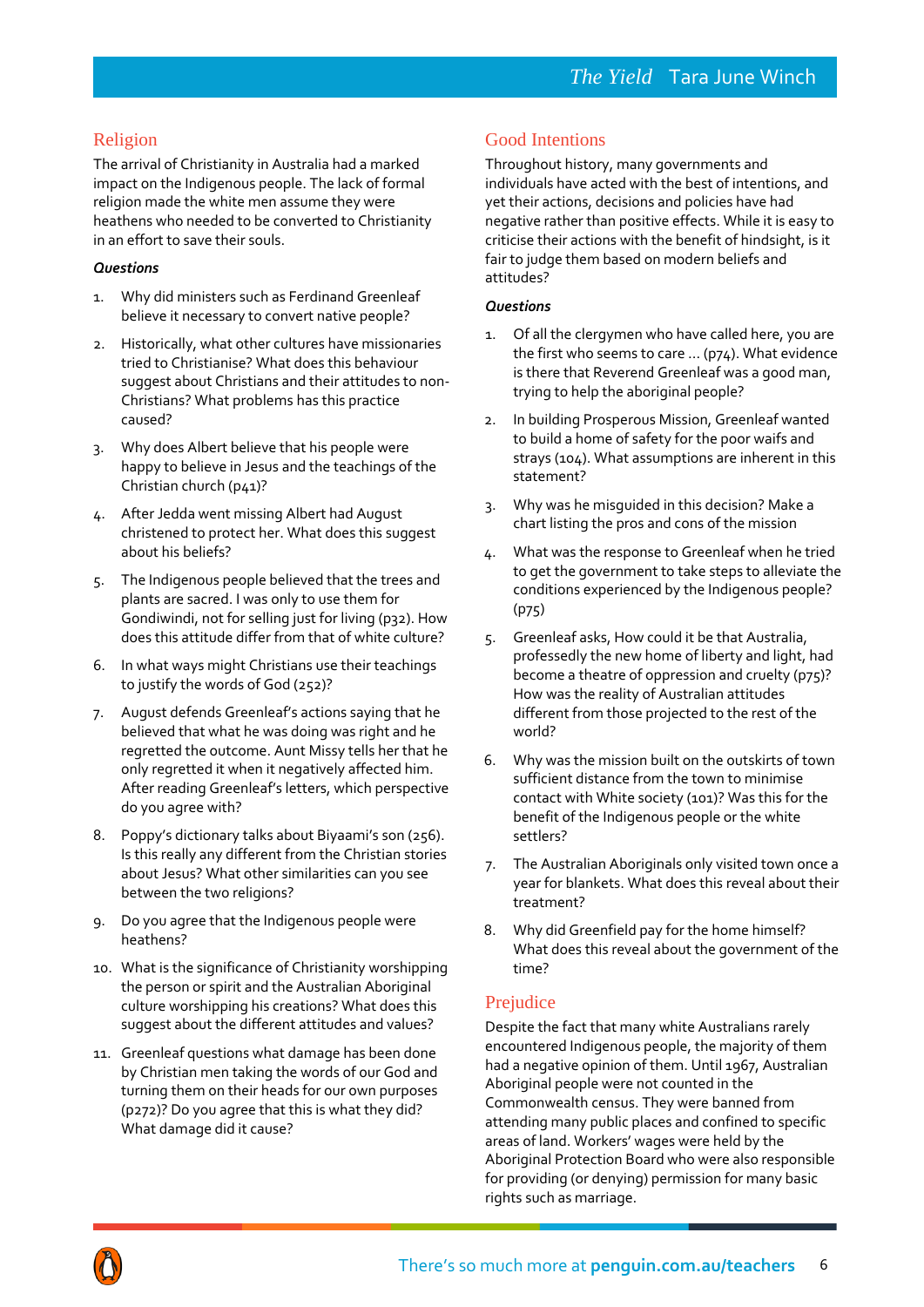#### *Questions*

- 1. How does the presence of half-caste children indicate that First Nations people were exploited by the whites?
- 2. The Aboriginal Protection Board ordered that all but the full-blood Natives should be handed over for employment (203). Why were half caste children seen to be a problem that needed to be addressed by the government?
- 3. What does the existence of the Aboriginal Protection Board suggest? Did it really protect the Australian Aboriginals? Or did it protect white society?
- 4. Greenleaf writes, It seemed every white man was cut from the same cloth, born disgruntled by the Natives (p198). Why were they viewed so negatively?
- 5. How did people react when the university students took the Wiradjuri children to the public pool (p285)?
- 6. Why did the white men give alcohol to the women at Prosperous Mission?
- 7. Greenleaf comments that people distrusted the Australian Aboriginals. Yet whose behaviour was worse?
- 8. How could the mission be seen to make life more dangerous for the Wiradjuri?
- 9. Why were white people's crimes against Australian Aboriginals either ignored or given only paltry fines (p199)?
- 10. In contrast, Joey and Jolene made mistakes, but the punishment outweighed the crimes (p206). What does this reveal about the law?
- 11. Poppy writes about respect: I think I've come to realise that with some things, you cannot receive them unless you give them too. Unless you've even got the opportunity to give and receive. Only equals can share respect, otherwise it's a game of masters and slaves – someone always has the upper hand when they are demanding respect yindyamarra (p108). Did the white men deserve to be respected? Were the Australian Aboriginals ever in a position to be able to show respect?

## Culture and Exploitation

Despite being the oldest living culture, traditionally the aboriginal culture was at best ignored and at worst an entity to be destroyed. Yet at times white society deliberately promotes Australian Aboriginal culture if it is of benefit to them.

- 1. We are often told that the colonisation of Australia was bloodless and achieved without war. Does this appear to be the case?
- 2. Elsie says, There was a war here against the local people. In that war the biggest victim was the culture, you know…well, culture has no armies does it' (p93). How can societies declare war on other cultures?
- 3. There were no native plants in the Falstaff garden, only hedges, tulips, half-century-old rose bushes and the fruit grove. The house was painted pumpkin with a grey trim, but it used to change every few years: Dulux blue gum, Dulux crème, Dulux terracotta (p111). How does this description sum up the clash of the two different cultures?
- 4. Massacre has only one statue, a soldier in metal regalia, draped in ammunition and slouch-hatted, leant against his gun (p86). What does this statue symbolise? What does it imply about Australia's culture? Why is the ANZAC soldier often used as a symbol of our culture? What is excluded from this image?
- 5. Please don't be a victim, Augie. It's an easy road, that one… The land, the earth is the victim now (p93). In what way is it easy to be a victim?
- 6. Elsie tells August, food isn't just the things you can eat (p94). What do we need in order to sustain us?
- 7. Consider the ways in which the Australian Aboriginal culture is exploited for white benefits. The native people were invited to perform in the sesquicentenary Flower Show for all the gathering crowds (p77).
- 8. In modern society consider how indigenous culture was displayed at the Gold Coast Commonwealth Games
- 9. Consider how many tourist shops sell Indigenous artefacts
- 10. Greenfield was asked to supply craft of the Indigenous people for the World's Fair (p200). What does this indicate about our attitudes towards our Indigenous culture?
- 11. People at the World's Fair also wanted to carry out scientific tests on Aboriginal skeletons, a request that Greenfield denied. What sort of tests were they wanting to perform? What did they expect the findings to reveal?
- 12. August says I think for some people you always find your way home. Gaol becomes like home. Reckon Kooris know how to stay locked up (p215).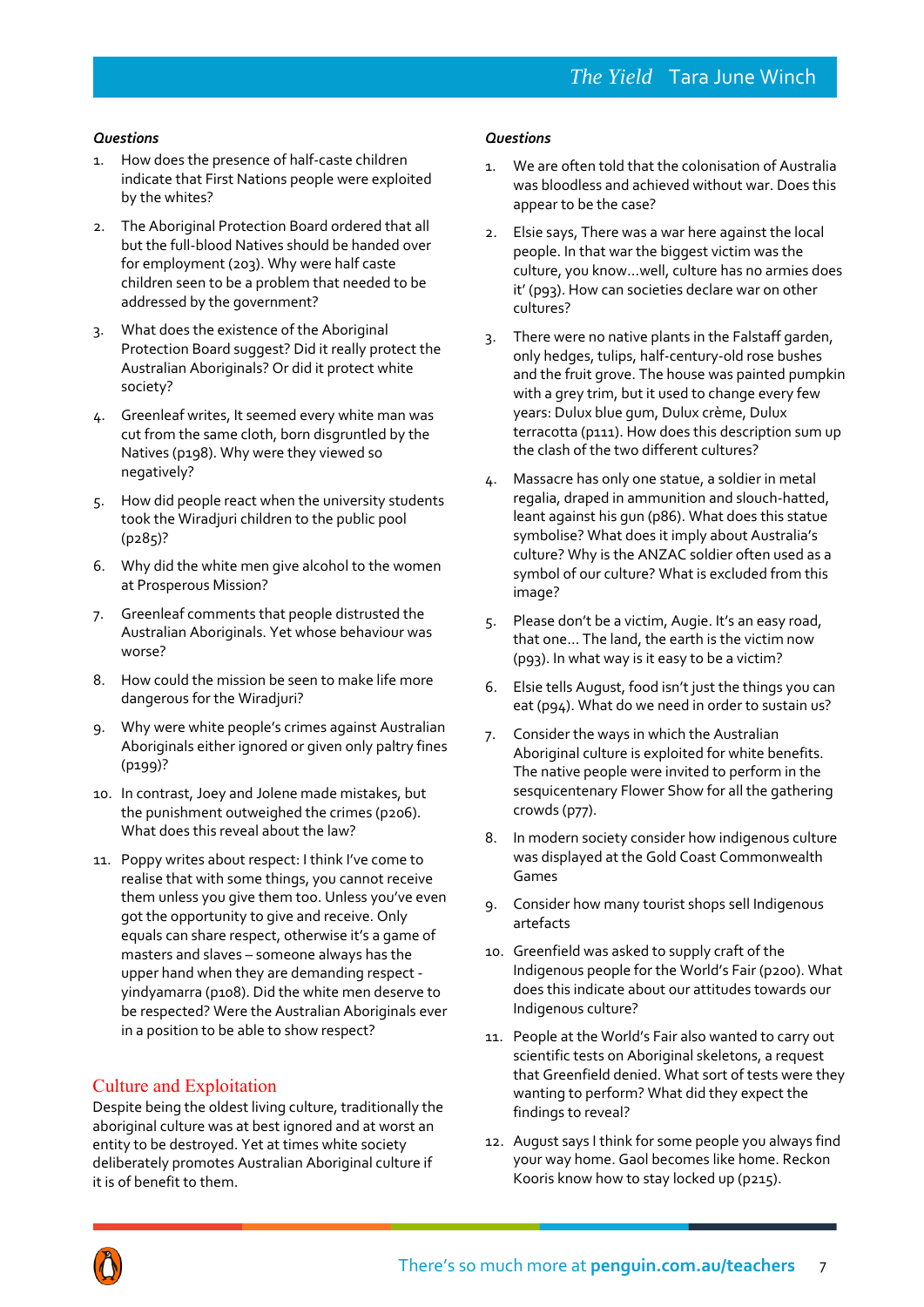Why would some people actually want to stay in jail?

- 13. Why is August's drink of choice always oblivion (p215)?
- 14. August is surprised that the protestors are not Koori. Is it appropriate for Non-Indigenous people to protest over Australian Aboriginal land rights?
- 15. Do you think they really care about the land in the same way, or is it another form of exploitation?
- 16. How do the cultural artefacts created for the World Fair help August to protect her land?

## Protest

In a country that allows freedom of speech, people have the right to protest against actions or decisions they regard as being unfair. But do we really deal with these people in a democratic way?

- 1. How do many people in society feel about protestors?
- 2. Do you agree that people should have the right to protest? What are the advantages and disadvantages to society?
- 3. Who was Eddie Mabo and what was the significance of his legal battle?
- 4. What are the criteria for proving native title of land?
- 5. Mandy tells August, these days we can't do anything as somebody, we can only do something as nobody (p300). What does she mean by this?
- 6. Has social media changed the nature of protests? Is this still a relevant way to make your voice heard today?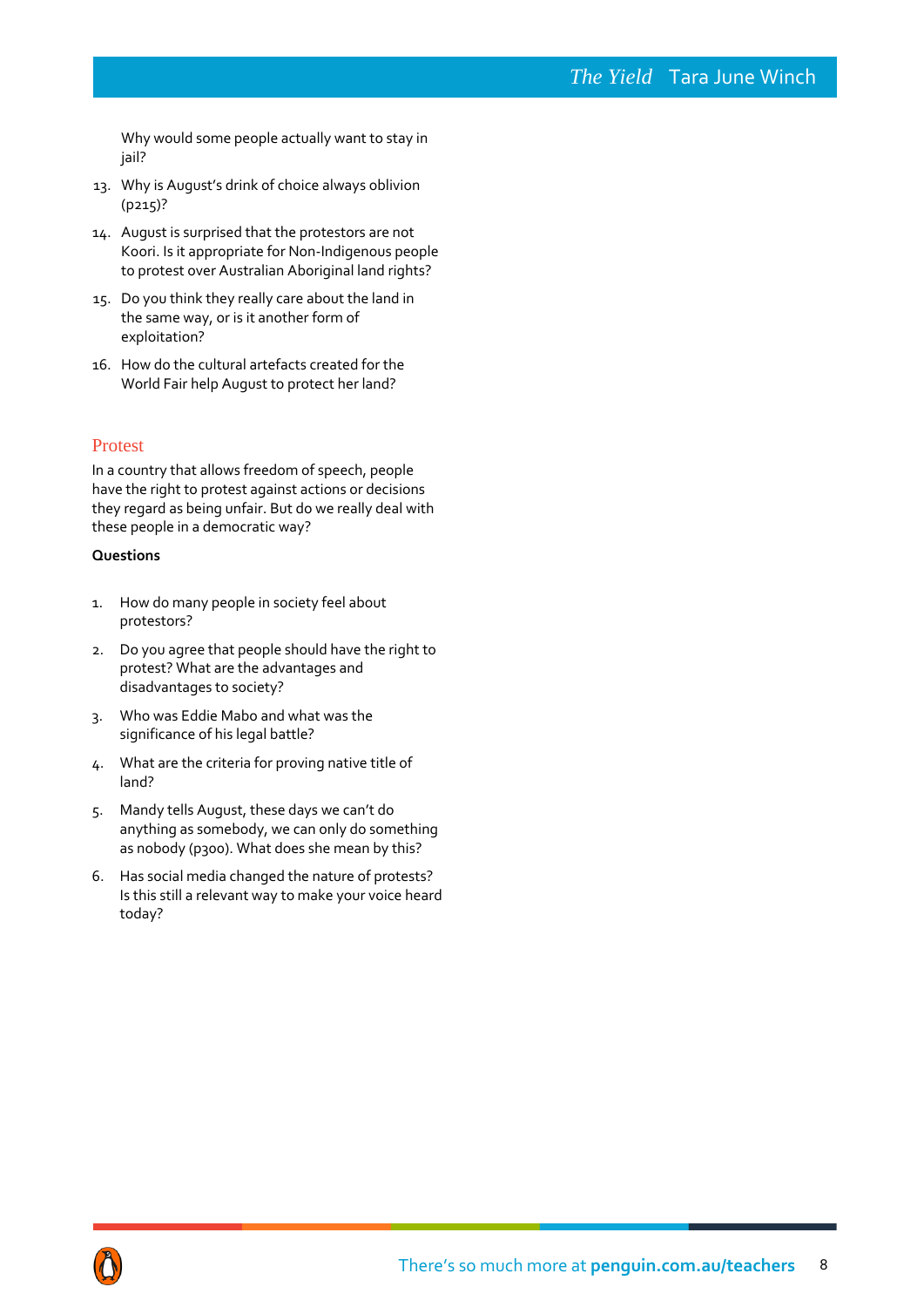# FURTHER READING FROM PENGUIN RANDOM HOUSE AUSTRALIA



# *The Drover's Wife* by Leah Purcell

Leah Purcell's play caused a sensation on performance and won the NSW Premier's Prize Book of the Year and now she is expanding that play and a film script to write a novel that while still 'Tarantino meets Deadwood' is also so much more.

In the titular character The Drover's Wife, Purcell has created a figure who is as resonant and significant as Ned Kelly. Lawson's original short story is reimagined vividly to portray the drover's heroic wife as a righteous avenger - on behalf of herself, her children and her race - in a savage male world. Challenging responses to family violence and black white relations. A taut thriller of our pioneering past, The Drover's Wife is full of fury, power, family love and intimate friendships.



# *Why Weren't We Told?*  by Henry Reynolds

Historian Henry Reynolds has found himself being asked these questions by many people, over many years, in all parts of Australia. The acclaimed Why Weren't We Told? is a frank account of his personal journal towards the realisation that he, like generations of Australians, grew up with a distorted and idealised version of the past. From the author's unforgettable encounter in a North Queensland jail with injustice towards Aboriginal children, to his friendship with Eddie Mabo, to his shattering of the myths about our 'peaceful' history, this bestselling book will shock, move and intrigue. *Why Weren't We Told?* is crucial reading on the most important debate in Australia as we enter the twenty-first century.



# *Heart of the Grass Tree* by Molly Murn

Pearl remembers Nell's feet stretched towards the campfires on the beach, her fourth toe curled in and nestled against the middle toe like a small prawn. They all have a curled fourth toe – Diana, Lucy, Pearl.

When Pearl's grandmother Nell dies unexpectedly, Pearl and her family – mother Diana, sister Lucy – return to Kangaroo Island to mourn and farewell her. Each of them knew Nell intimately but differently, and each woman must reckon with Nell's passing in her own way. But Nell had secrets, too, and as Pearl, Diana and Lucy interrogate their feelings about the island, Pearl starts to pull together the scraps Nell left behind – her stories, poems, paintings – and unearths a connection to the island's early history, of the early European sealers and their first contact with the Ngarrindjeri people.